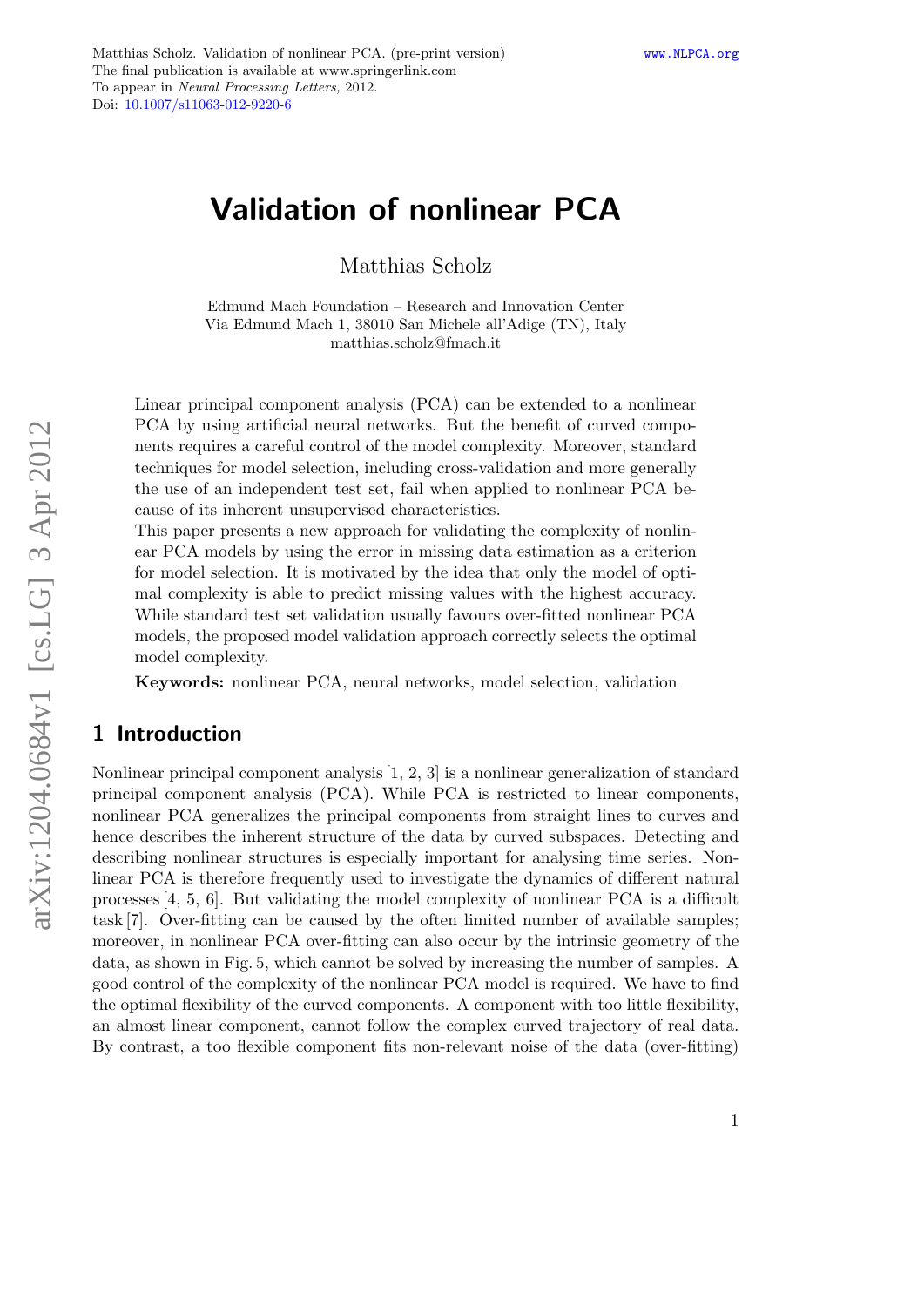and hence gives a poor approximation of the original process, as illustrated in Fig. [1A](#page-2-0). The objective is to find a model whose complexity is neither too small nor too large.

Even though the term nonlinear PCA (NLPCA) is often referred to the auto-associative neural network approach, there are many other methods which visualise data and extract components in a nonlinear manner  $[8]$ . Locally linear embedding (LLE) [\[9,](#page-9-8) [10\]](#page-9-9) and Isomap [\[11\]](#page-9-10) visualise high dimensional data by projecting (embedding) them into a two or three-dimensional space. Principal curves [\[12\]](#page-10-0) and self organising maps (SOM) [\[13\]](#page-10-1) describe data by nonlinear curves and nonlinear planes up to two dimensions. Kernel PCA [\[14\]](#page-10-2) as a kernel approach can be used to visualise data and for noise reduction [\[15\]](#page-10-3). In [\[16\]](#page-10-4) linear subspaces of PCA are replaced by manifolds and in [\[17\]](#page-10-5) a neural network approach is used for nonlinear mapping. This work is focused on the auto-associative neural network approach to nonlinear PCA and its model validation problem.

For supervised methods, a standard validation technique is cross-validation. But even though the neural network architecture used is supervised, the nonlinear PCA itself is an unsupervised method that requires validating techniques different from those used for supervised methods. A common approach for validating unsupervised methods is to validate the robustness of the components under moderate modifications of the original data set, e.g., by using resampling *bootstrap* [\[18\]](#page-10-6) or by corrupting the data with a small amount of Gaussian noise [\[19\]](#page-10-7). In both techniques, the motivation is that reliable components should be robust and stable against small random modification of the data. In principle, these techniques could be adapted to nonlinear methods. But there would be the difficulty of measuring the robustness of nonlinear components. Robustness of linear components is measured by comparing their directions under slightly different conditions (resampled data sets or different noise-injections). But since comparing the curvature of nonlinear components is no trivial task, nonlinear methods require other techniques for model validation.

In a similar neural network based nonlinear PCA model, termed nonlinear factor analysis (NFA) [\[20\]](#page-10-8), a Bayesian framework is used in which the weights and inputs are described by posterior probability distributions which leads to a good regularisation. While in such Bayesian learning the inputs (components) are explicitly modelled by Gaussian distributions, the maximum likelihood approach in this work attempts to find a single set of values for the network weights and inputs. A weight-decay regulariser is used to control the model complexity. There are several attempts to the model selection in the auto-associative nonlinear PCA. Some are based on a criterion of how good the local neighbour relation is preserved by the nonlinear PCA transformation [\[21\]](#page-10-9). In [\[22\]](#page-10-10), a nearest neighbour inconsistency term that penalises complex models is added to the error function, but standard test set validation is used for model pre-selection. In [\[23\]](#page-10-11) an alternative network architecture is proposed to solve the problems of over-fitting and non-uniqueness of nonlinear PCA solutions. Here we consider a natural approach that validates the model by its own ability to estimate missing data. Such missing data validation is used, e.g., for validating linear PCA models [\[24\]](#page-10-12), and for comparing probabilistic nonlinear PCA models based on Gaussian processes [\[25\]](#page-10-13). Here, the missing data validation approach is adapted to validate the auto-associative neural network based nonlinear PCA.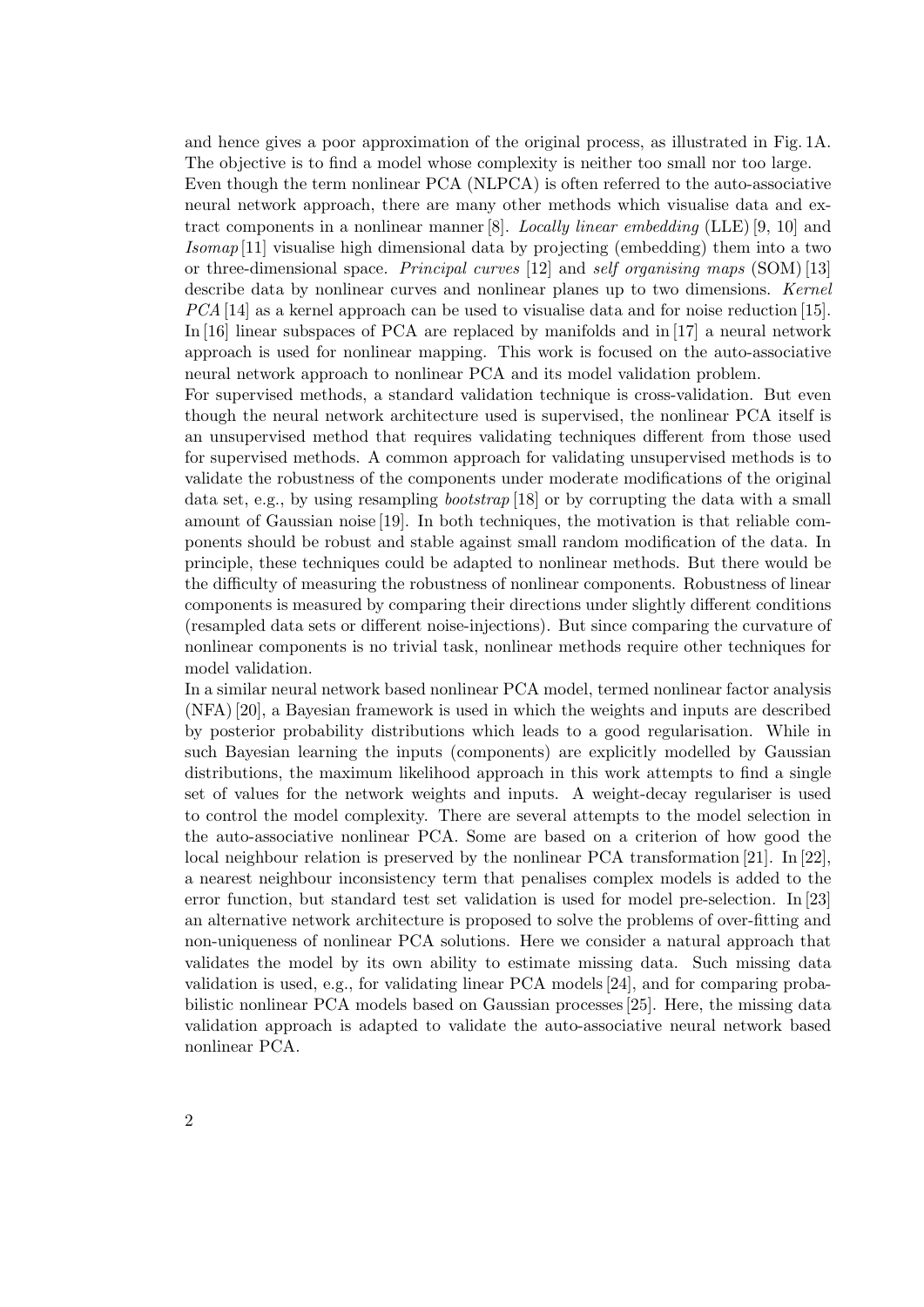

<span id="page-2-0"></span>Figure 1: The problem of mis-validation of nonlinear PCA by using a test data set. Ten training samples were generated from a quadratic function (dotted line) plus noise. (A) A nonlinear PCA model of too high complexity leads to an overfitted component (solid curve). But validating this over-fitted model with an independent test data set  $(\mathbf{B})$  gives a better (smaller) test error than using the original model from which the data were generated  $(C)$ .

### 2 The test set validation problem

To validate supervised methods, the standard approach is to use an independent test set for controlling the complexity of the model. This can be done either by using a new data set, or when the number of samples is limited, by performing cross-validation by repeatedly splitting the original data into a training and test set. The idea is that only the model, which best represents the underlying process, can provide optimal results on new, for the model previously unknown, data. But test set validation only works well when there exist a clear target value (e.g., class labels) as in supervised methods, it fails on unsupervised methods. In the same way that a test data set cannot be used to validate the optimal number of components in standard linear PCA, test data also cannot be used to validate the curvature of components in nonlinear PCA [\[7\]](#page-9-6). Even though nonlinear PCA can be performed by using a supervised neural network architecture, it is still an unsupervised method and hence should not be validated by using cross-validation. With increasing complexity, nonlinear PCA is able to provide a curved component with better data space coverage. Thus, also test data can be projected onto the (over-fitted) curve by a decreased distance and hence give an incorrect small error. This effect is illustrated in Fig. [1](#page-2-0) using 10 training and 200 test samples generated from a quadratic function plus Gaussian noise of standard deviation  $\sigma = 0.4$ . The mean square error (MSE) is given by the mean of the squared distances  $E = \|\hat{x} - \vec{x}\|^2$  between the data points  $\vec{x}$  and their projections  $\hat{\vec{x}}$  onto the curve. The over-fitted and the well-fitted or ideal model are compared by using the same test data set. It turns out that the test error of the true original model (Fig. [1C](#page-2-0)) is almost three times larger than the test error of the overly complex model (Fig. [1B](#page-2-0)), which over-fits the data. Test set validation clearly favours the over-fitted model over the correct model, and hence fails to validate nonlinear PCA.

To understand this contradiction, we have to distinguish between an error in super-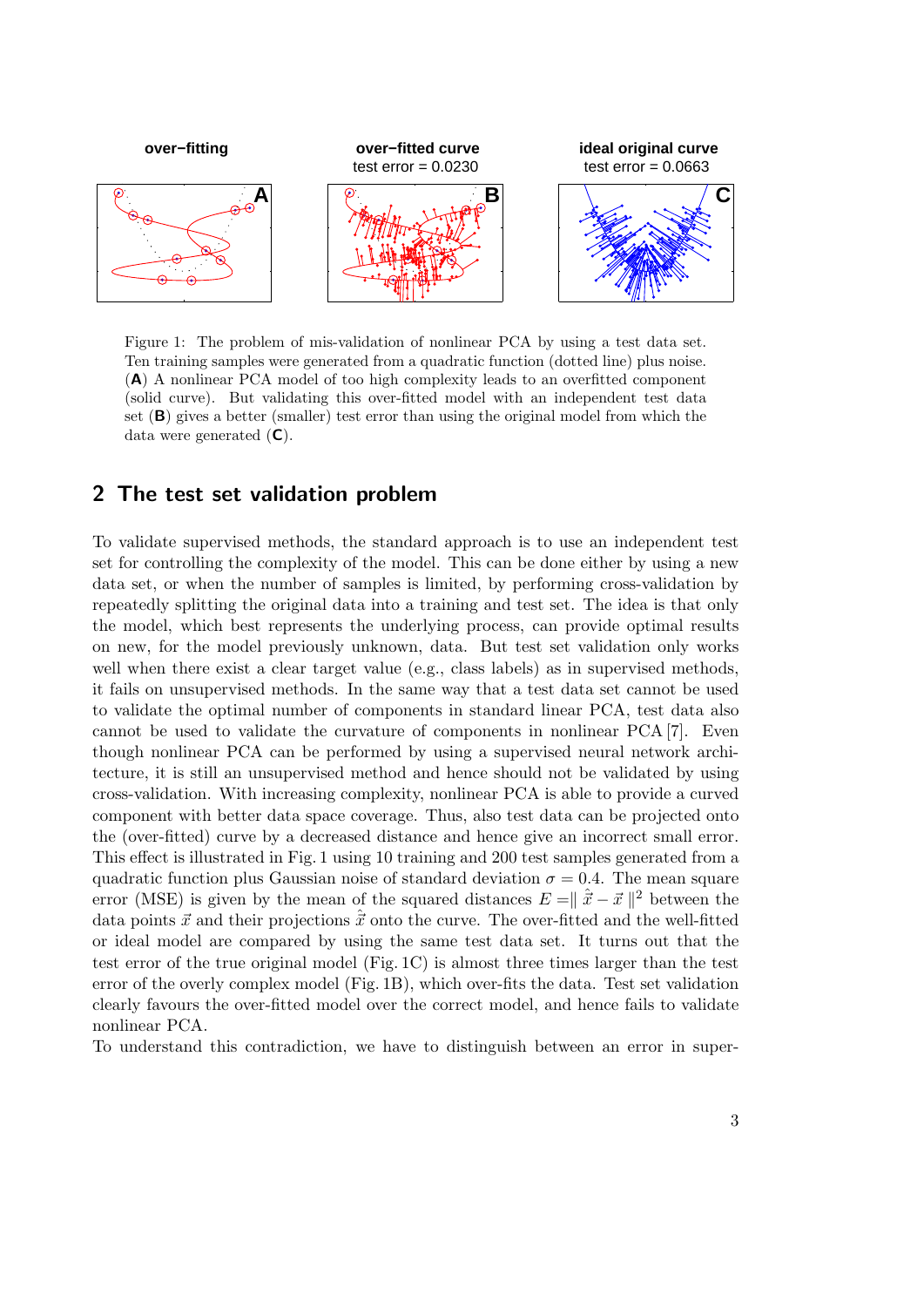

<span id="page-3-0"></span>Figure 2: The standard auto-associative neural network for nonlinear PCA. The network output  $\vec{x}$  is required to approximate the input  $\vec{x}$ . Illustrated is a 3-4-1-4-3 network architecture. Three-dimensional samples  $\vec{x}$  are compressed to one component value  $\vec{z}$  in the middle by the extraction part. The inverse generation part reconstructs  $\vec{x}$  from  $\vec{z}$ . The sample  $\vec{x}$  is a noise-reduced representation of  $\vec{x}$ , located on the component curve.

vised learning and the fulfilment of specific criteria in unsupervised learning. Test set validation works well for supervised methods because we measure the error as the difference from a known target (e.g., class labels). Since in unsupervised methods the target (e.g., the correct component) is unknown, we optimize a specific criterion. In nonlinear PCA the criterion is to project the data by the shortest distance onto a curve. But a more complex over-fitted curve covers more data space and hence can also achieve a smaller error on test data than the true original curve.

# 3 The nonlinear PCA model

Nonlinear PCA (NLPCA) can be performed by using a multi-layer perceptron (MLP) of an auto-associative topology, also known as auto-encoder, replicator network, bottleneck, or sand-glass type network, see Fig. [2.](#page-3-0)

The auto-associative network performs an identity mapping. The output  $\vec{x}$  is forced to approximate the input  $\vec{x}$  by minimising the squared reconstruction error  $E = \|\hat{\vec{x}} - \vec{x}\|^2$ . The network can be considered as consisting of two parts: the first part represents the extraction function  $\Phi_{\text{extr}} : \mathcal{X} \to \mathcal{Z}$ , whereas the second part represents the inverse function, the generation or reconstruction function  $\Phi_{gen} : \mathcal{Z} \to \mathcal{X}$ . A hidden layer in each part enables the network to perform nonlinear mapping functions. By using additional units in the component layer in the middle, the network can be extended to extract more than one component. Ordered components can be achieved by using a hierarchical nonlinear PCA [\[26\]](#page-11-0).

For the proposed validation approach, we have to adapt nonlinear PCA to be able to estimate missing data. This can be done by using an inverse nonlinear PCA model [\[27\]](#page-11-1)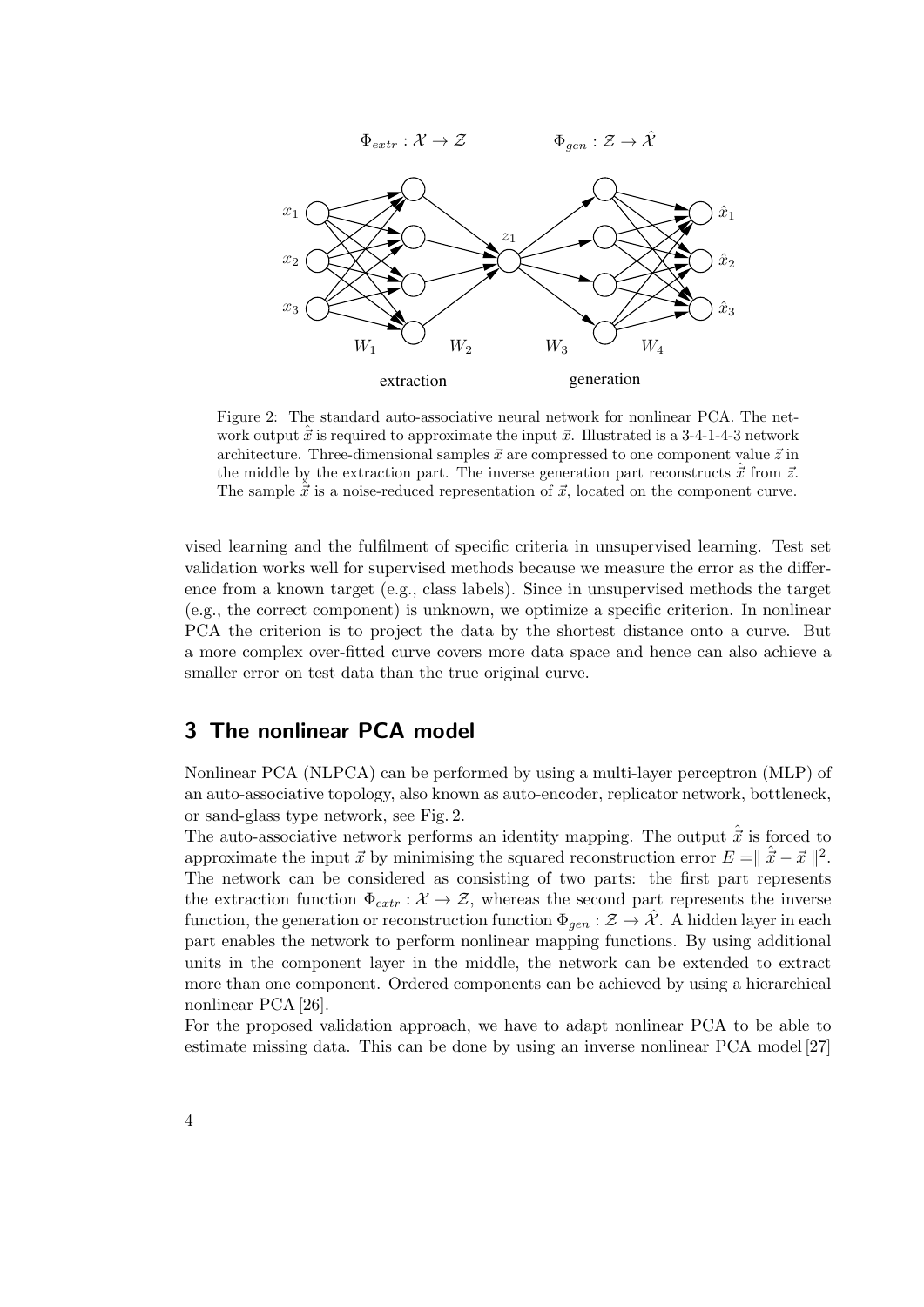which optimises the generation function by using only the second part of the autoassociative neural network. Since the extraction mapping  $\mathcal{X} \to \mathcal{Z}$  is lost, we have to estimate both the weights  $\vec{w}$  and also the inputs  $\vec{z}$  which represent the values of the nonlinear component. Both  $\vec{w}$  and  $\vec{z}$  can optimised simultaneously to minimise the reconstruction error, as shown in [\[27\]](#page-11-1).

The complexity of a model can be controlled by a weight-decay penalty term [\[28\]](#page-11-2) added to the error function  $E_{total} = E + \nu \left( \sum_i w_i^2 \right)$ , w are the network weights. By varying the coefficient  $\nu$ , the impact of the weight-decay term can be changed and hence we modify the complexity of the model which defines the flexibility of the component curves in nonlinear PCA.

### 4 The missing data validation approach

Since classical test set validation fails to select the optimal nonlinear PCA model, as illustrated in Fig. [1,](#page-2-0) I propose to evaluate the complexity of a model by using the error in missing data estimation as the criterion for model selection. This requires to adapt nonlinear PCA for missing data as done in the inverse nonlinear PCA model [\[27\]](#page-11-1). The following model selection procedure can be used to find the optimal weight-decay complexity parameter  $\nu$  of the nonlinear PCA model:

1. Choose a specific complexity parameter  $\nu$ .

2. Apply inverse nonlinear PCA to a training data set.

3. Validate the nonlinear PCA model by its performance on missing data estimation of an independent test set in which one or more elements  $x_i^n$  of a sample  $\vec{x}^n$  are randomly rejected. The mean of the squared errors  $e_i^n = || \hat{x}_i^n - x_i^n ||^2$  between the randomly removed values  $x_i^n$  and their estimations  $\hat{x}_i^n$  by the nonlinear PCA model is used as the validation or generalization error.

Applied to a range of different weight-decay complexity parameters  $\nu$ , the optimal model complexity  $\nu$  is given by the lowest missing value estimation error. To get a more robust result, for each complexity setting, nonlinear PCA can be repeatedly applied by using different weight-initializations of the neural network. The median can then be used for validation as shown in the following examples.

### 5 Validation examples

The first example of a nonlinear data set shows that model validation based on missing data estimation performance provides a clear optimum of the complexity parameter. The second example demonstrates that the proposed validation ensures that nonlinear PCA does not describe data in a nonlinear way when the inherent data structure is, in fact, linear.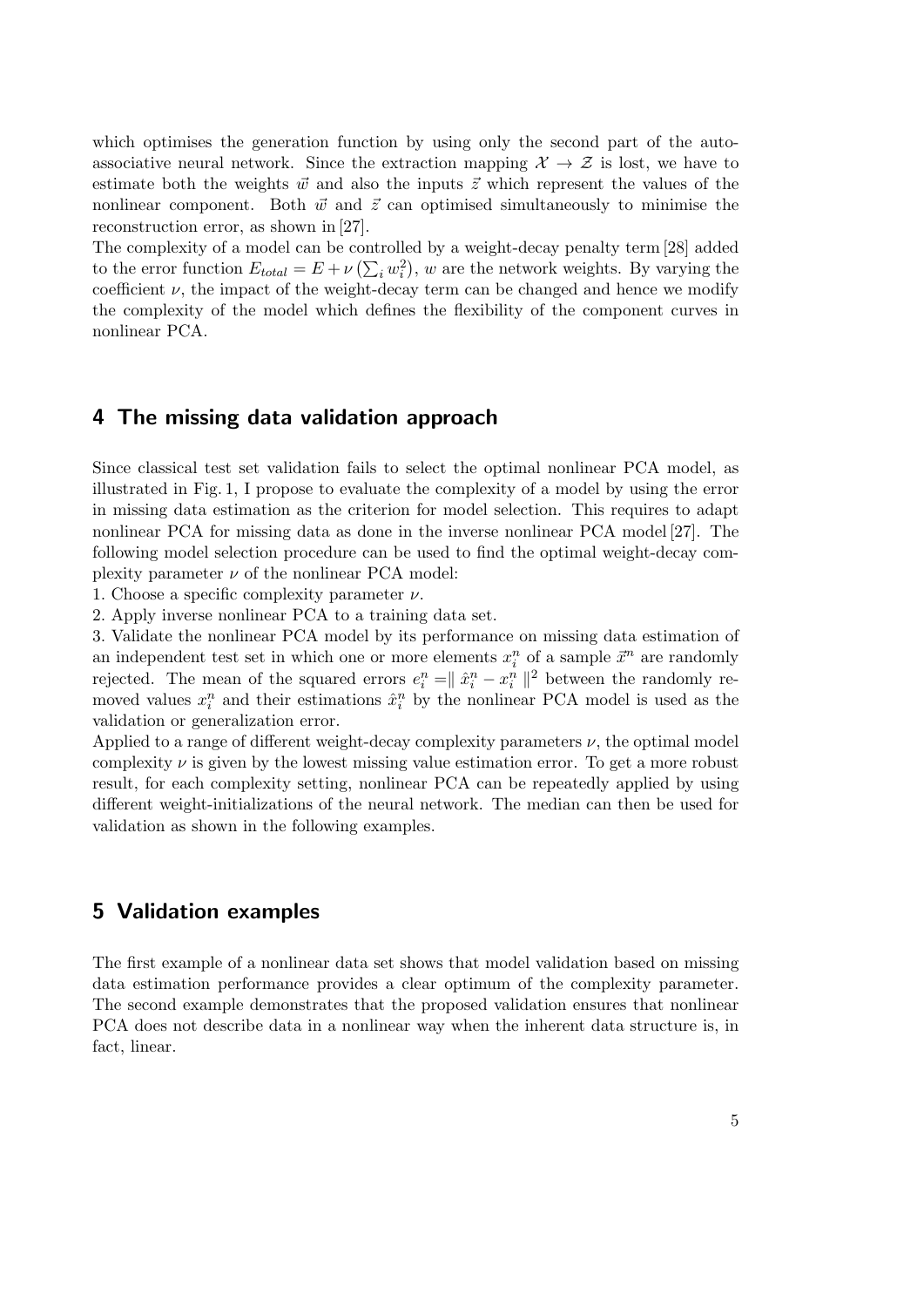

<span id="page-5-0"></span>Figure 3: Helical data set. Data are generated from a one dimensional helical loop embedded in three dimensions and additive Gaussian noise. The nonlinear component is plotted as a red line. Red circles show the projections of the data (blue dots) onto the curve.

#### 5.1 Helix data

The nonlinear data set consist of data  $\vec{x} = (x_1, x_2, x_3)^T$  that lie on a one-dimensional manifold, a helical loop, embedded in three dimensions, plus Gaussian noise  $\eta$  of standard deviation  $\sigma = 0.4$ , as illustrated in Fig. [3.](#page-5-0) The samples  $\vec{x}$  were generated from a uniformly distributed factor t over the range  $[-0.8, 0.8]$ , t represents the angle:

$$
\begin{array}{rcl}\nx_1 &=& \sin(\pi t) + \eta \\
x_2 &=& \cos(\pi t) + \eta \\
x_3 &=& t + \eta\n\end{array}
$$

Nonlinear PCA is applied by using a 1-10-3 network architecture optimized in 5,000 iterations by using the conjugate gradient descent algorithm [\[29\]](#page-11-3).

To evaluate different weight-decay complexity parameters  $\nu$ , nonlinear PCA is applied to 20 complete samples generated from the helical loop function and validated by using a missing data set of 1,000 incomplete samples in which randomly one value of the three dimensions is rejected per sample and can be easily estimated from the other two dimensions when the nonlinear component has the correct helical curve. For comparison with standard test set validation, the same 1,000 (complete) samples are used. This is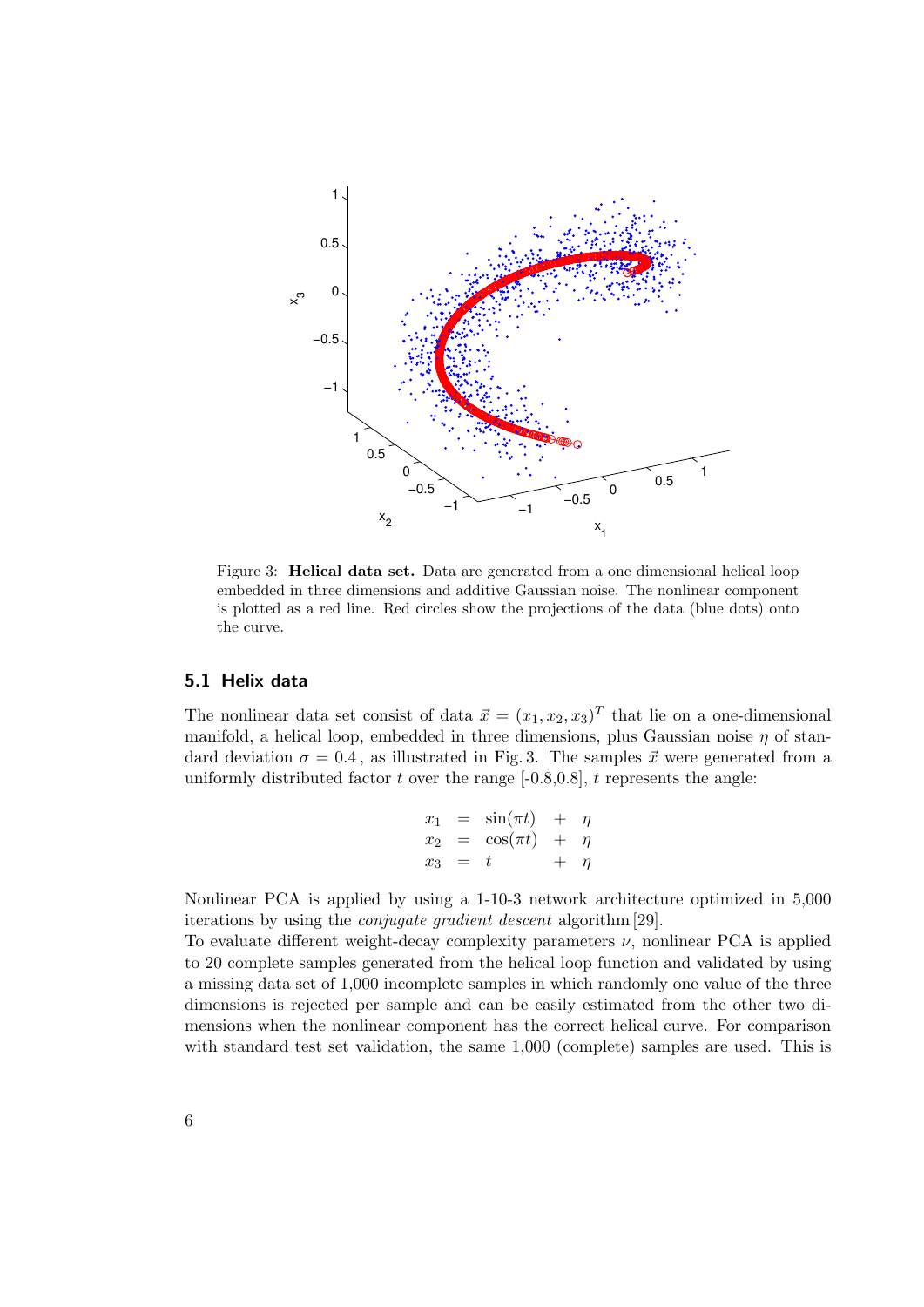

<span id="page-6-0"></span>Figure 4: **Model selection.** Missing data estimation is compared with standard test set validation by using the helical data set (Fig. [3\)](#page-5-0). A nonlinear PCA network model of low complexity which is almost linear (left) results in a high error as expected for both the training and the test data. Only the missing data approach shows the expected increase in validation error for over-fitted models (right).

repeatedly done 100 times for each model complexity with newly generated data each time. The median of missing data estimation over all 100 runs is finally taken to validate a specific model complexity.

Fig. [4](#page-6-0) shows the results of comparing the proposed model selection approach with standard test set validation. It turns out that only the missing data approach is able to show a clear minimum in the performance curve. Test set validation, by contrast, shows a small error even for very complex (over-fitted) models. This is contrary to our experience with supervised learning, where the test error becomes large again when the model over-fits. Thus, test set validation cannot be used to determine the optimal model complexity of unsupervised methods. In contrast, the missing value validation approach shows that the optimal complexity setting of the weight-decay coefficient is in the range  $0.01 < \nu < 0.0001$ .

### 5.2 Linear data

Nonlinear PCA can also be used to answer the question of whether high-dimensional observations are driven by an unimodal or a multimodal process, e.g., in atmospheric science for analysing the El Niño-Southern Oscillation [\[30\]](#page-11-4). But applying nonlinear PCA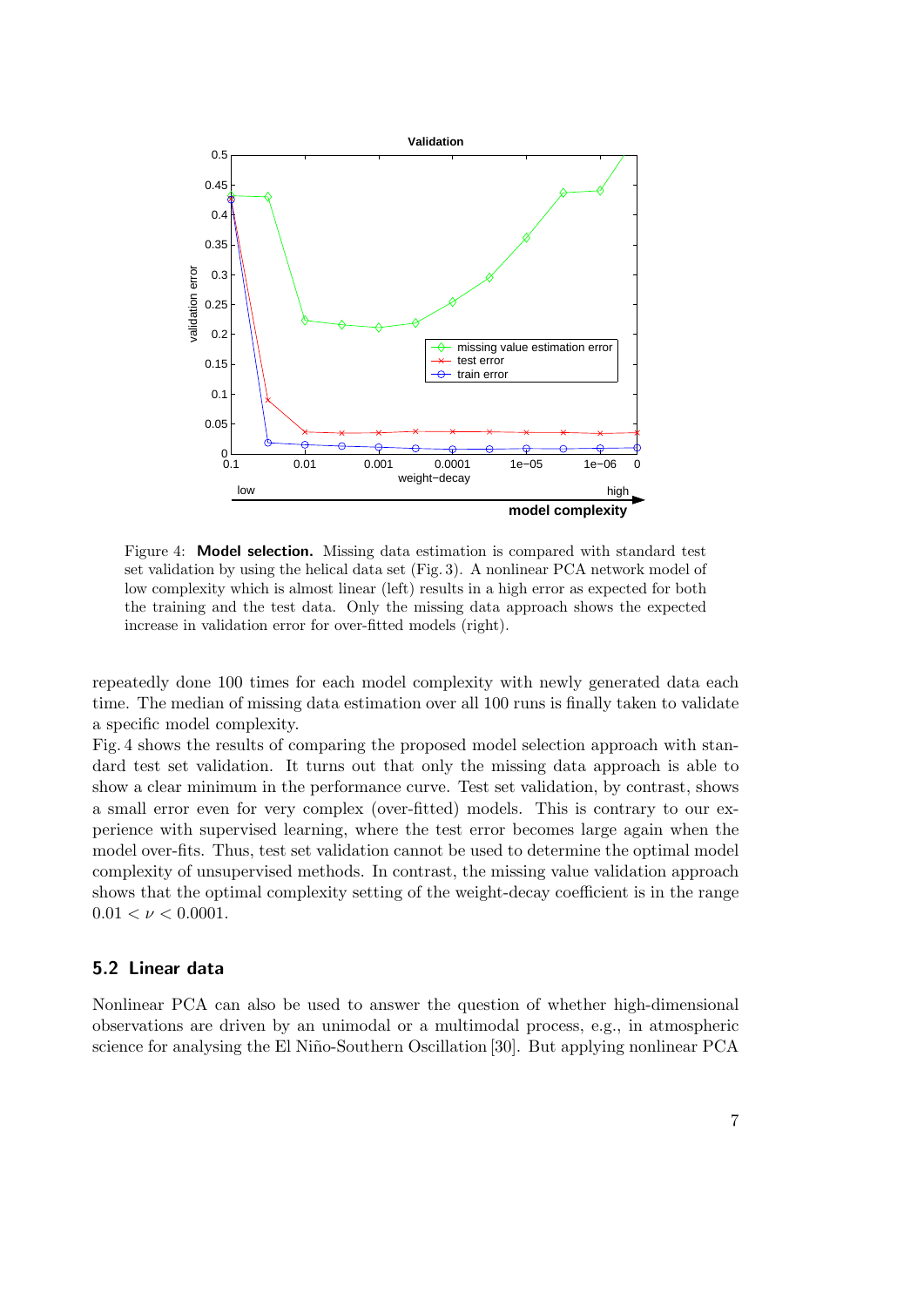

<span id="page-7-0"></span>Figure 5: Nonlinear PCA is applied to data of a two-dimensional Gaussian distribution. (C,D) Over-fitted models. (B) A weight-decay of 0.01 forces nonlinear PCA to describe the data by a linear component.  $(A)$  An even stronger penalty of 1.0 forces a single point solution. Below: Only the missing data approach shows that it would be best to impose a very strong penalty that forces the network into a linear solution.

can be misleading if the model complexity is insufficiently controlled: multimodality can be incorrectly detected in data that are inherently unimodal, as pointed out by Chris-tiansen [\[7\]](#page-9-6). Fig.  $5 \text{C} \& \text{D}$  $5 \text{C} \& \text{D}$  illustrates that if the model complexity is too high, even linear data is described by nonlinear components. Therefore, to obtain the right description of the data, controlling the model complexity is very important. Fig. [5](#page-7-0) shows the validation error curves of the standard test set and the proposed missing data validation for different model complexities. The median of 500 differently initialized 1-4-2 networks is plotted. Again, it is shown that standard test set validation fails in validating nonlinear PCA. With increasing model complexity, classical test set validation shows an decreasing error, and hence favours over-fitted models. By contrast, the missing value estimation error shows correctly that the optimum would be a strong penalty which gives a linear or even a point solution, thereby confirming the absence of nonlinearity in the data. This is correct because the data consists, in principle, of Gaussian noise centred at the point  $(0,0)$ .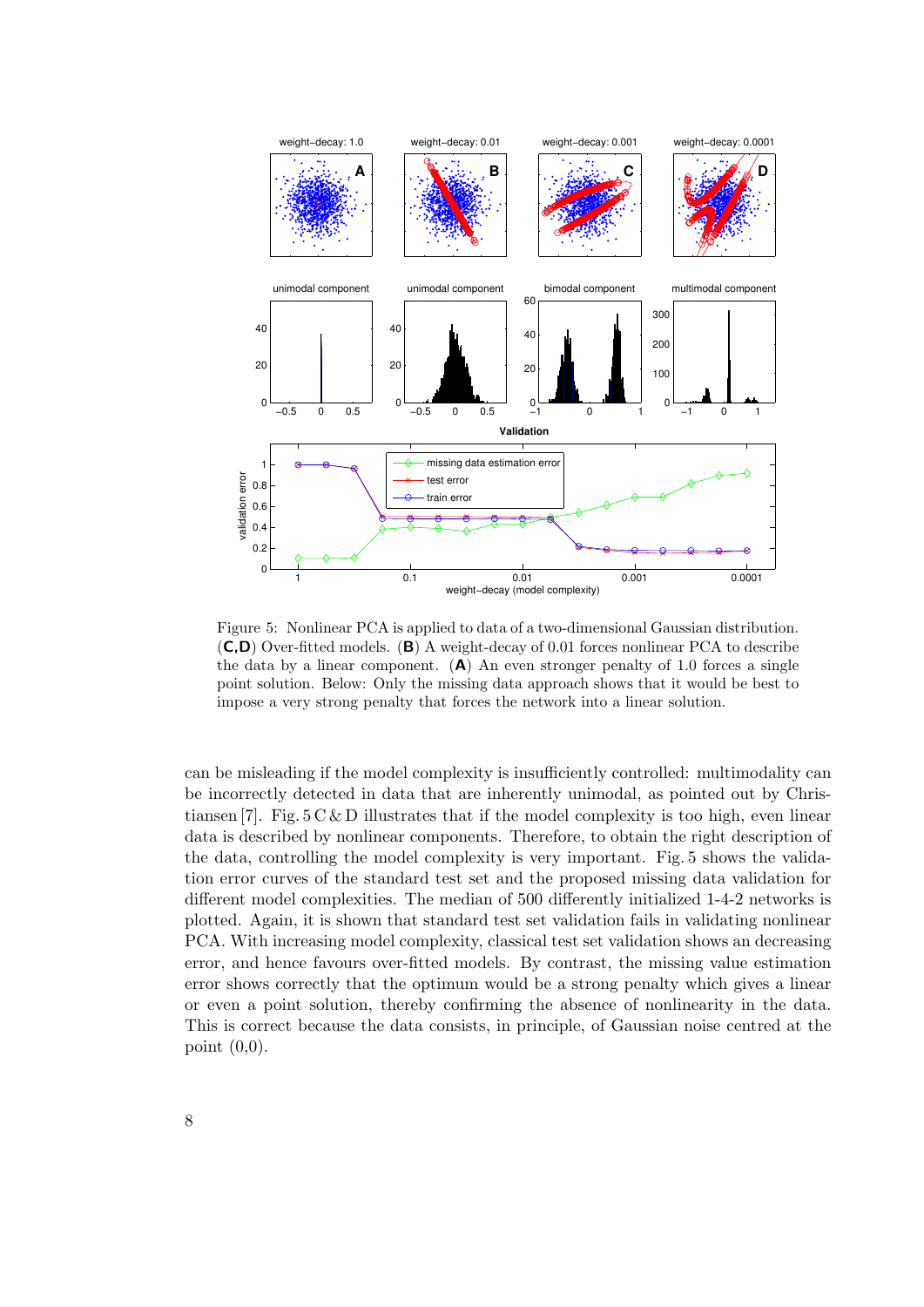While test set validation favours over-fitted models which produce components that incorrectly show multimodal distributions, missing data validation confirms the unimodal characteristics of the data. Nonlinear PCA in combination with missing data validation can therefore be used to find out whether a high-dimensional data set is generated by a unimodal or a multimodal process.

### 6 Test set versus missing data approach

In standard test set validation, the nonlinear PCA model is trained using a training set  $\mathcal{X}$ . An independent test set  $\mathcal Y$  is then used to compute a validation error as  $E = \|\hat y - \vec y\|^2$ , where  $\vec{y}$  is the output of the nonlinear PCA given the test data  $\vec{y}$  as the input. The test set validation reconstructs the test data from the test data itself. The problem with this approach is that increasingly complex functions can give approximately  $\vec{y} = \vec{y}$ , thus favouring complex models. While test set validation is a standard approach in supervised applications, in unsupervised techniques it suffers from the lack of a known target (e.g., a class label). Highly complex nonlinear PCA models, which over-fit the original training data, are in principle also able to fit test data better than would be possible by the true original model. With higher complexity, a model is able to describe a more complicated structure in the data space. Even for new test samples, it is more likely to find a short projecting distance (error) onto a curve which covers the data space almost complete than by a curve of moderate complexity (Fig. [1\)](#page-2-0). The problem is that we can project the data onto any position on the curve. There is no further restriction in pure test set validation. In missing data estimation, by contrast, the required position on the curve is fixed, given by the remaining available values of the same sample. The artificially removed missing value of a test sample gives an exact target which have to be predicted from the available values of the same test sample. While test set validation predicts the test data from the test data itself, the missing data validation predicts removed values from the remaining values of the same sample. Thus, we transform the unsupervised validation problem into a kind of supervised validation problem.

# 7 Conclusion

In this paper, the missing data validation approach to model selection is proposed to be applied to the auto-associative neural network based nonlinear PCA. The idea behind this approach is that the true generalization error in unsupervised methods is given by a missing value estimation error and not by the classical test set error. The proposed missing value validation approach can therefore be seen as an adaptation of the standard test set validation so as to be applicable to unsupervised methods. The absence of a target value in unsupervised methods is replaced by using artificially removed missing values as expected target values that have to be predicted from the remaining values of the same sample. It can be shown that standard test set validation clearly fails to validate nonlinear PCA. In contrast, the proposed missing data validation approach was able to validate correctly the model complexity.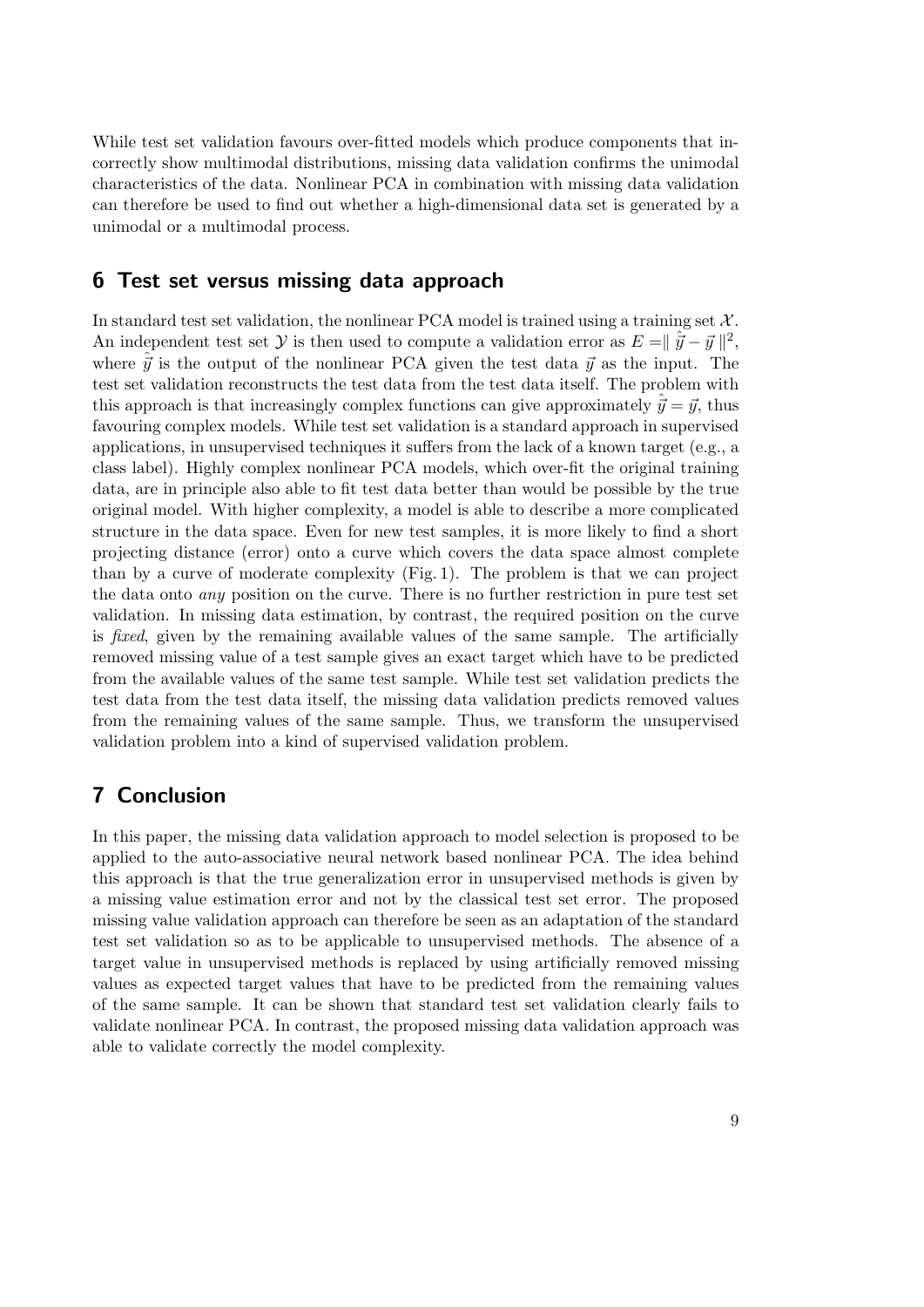# Availability of Software

A MATLAB<sup>®</sup> implementation of nonlinear PCA including the inverse model for estimating missing data is available at:

<http://www.NLPCA.org/matlab.html>

An example of how to apply the proposed validation approach can be found at: <http://www.NLPCA.org/validation.html>

# **References**

- <span id="page-9-0"></span>[1] M. A. Kramer. Nonlinear principal component analysis using auto-associative neural networks. AIChE Journal, 37(2):233–243, 1991.
- <span id="page-9-1"></span>[2] D. DeMers and G. W. Cottrell. Nonlinear dimensionality reduction. In D. Hanson, J. Cowan, and L. Giles, editors, Advances in Neural Information Processing Systems 5, pages 580–587, San Mateo, CA, 1993. Morgan Kaufmann.
- <span id="page-9-2"></span>[3] R. Hecht-Nielsen. Replicator neural networks for universal optimal source coding. Science, 269:1860–1863, 1995.
- <span id="page-9-3"></span>[4] W. W. Hsieh, A. Wu, and A. Shabbar. Nonlinear atmospheric teleconnections. Geophysical Research Letters, 33(7):L07714, 2006.
- <span id="page-9-4"></span>[5] A. Herman. Nonlinear principal component analysis of the tidal dynamics in a shallow sea. Geophysical Research Letters, 34:L02608, 2007.
- <span id="page-9-5"></span>[6] M. Scholz and M. J. Fraunholz. A computational model of gene expression reveals early transcriptional events at the subtelomeric regions of the malaria parasite, Plasmodium falciparum. Genome Biology, 9(R88), 2008. doi: doi:10.1186/ gb-2008-9-5-r88.
- <span id="page-9-6"></span>[7] B. Christiansen. The shortcomings of nonlinear principal component analysis in identifying circulation regimes. J. Climate, 18(22):4814–4823, 2005.
- <span id="page-9-7"></span>[8] A. N. Gorban, B. Kégl, D. C. Wunsch, and A. Zinovyev. Principal Manifolds for Data Visualization and Dimension Reduction, volume 58 of LNCSE. Springer Berlin Heidelberg, 2007.
- <span id="page-9-8"></span>[9] Sam T. Roweis and Lawrence K. Saul. Nonlinear dimensionality reduction by locally linear embedding. Science, 290(5500):2323–2326, 2000.
- <span id="page-9-9"></span>[10] L. K. Saul and S. T. Roweis. Think globally, fit locally: Unsupervised learning of low dimensional manifolds. Journal of Machine Learning Research, 4(2):119–155, 2004.
- <span id="page-9-10"></span>[11] J. B. Tenenbaum, V. de Silva, and J. C. Langford. A global geometric framework for nonlinear dimensionality reduction. Science, 290(5500):2319–2323, 2000.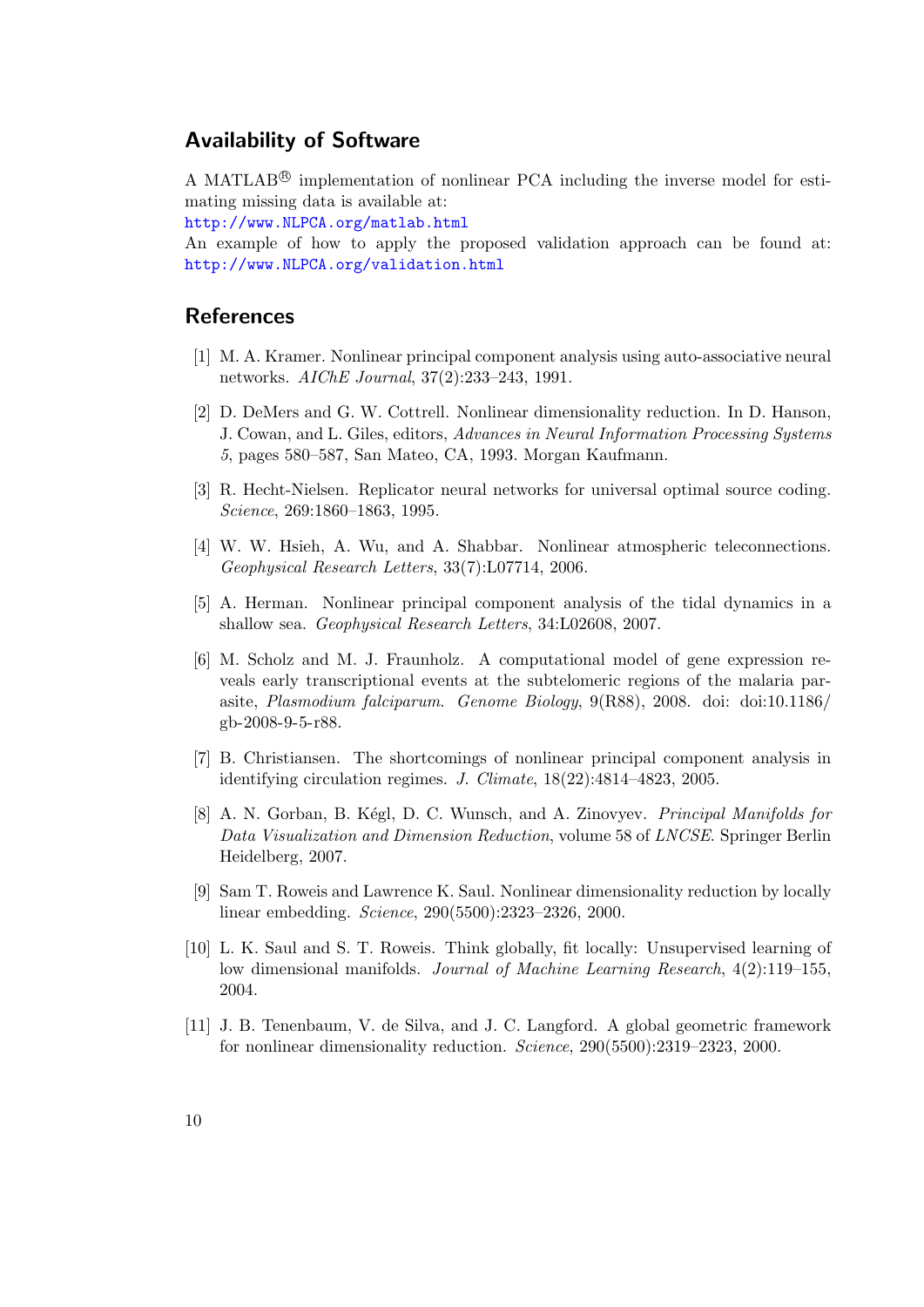- <span id="page-10-0"></span>[12] T. Hastie and W. Stuetzle. Principal curves. Journal of the American Statistical Association, 84:502–516, 1989.
- <span id="page-10-1"></span>[13] T. Kohonen. Self-Organizing Maps. Springer, 3rd edition, 2001.
- <span id="page-10-2"></span>[14] B. Schölkopf, A.J. Smola, and K.-R. Müller. Nonlinear component analysis as a kernel eigenvalue problem. Neural Computation, 10:1299–1319, 1998.
- <span id="page-10-3"></span>[15] S. Mika, B. Schölkopf, A.J. Smola, K.-R. Müller, M. Scholz, and G. Rätsch. Kernel PCA and de–noising in feature spaces. In M.S. Kearns, S.A. Solla, and D.A. Cohn, editors, Advances in Neural Information Processing Systems 11, pages 536–542. MIT Press, 1999.
- <span id="page-10-4"></span>[16] S. Girard and S. Iovleff. Auto-associative models and generalized principal component analysis. J. Multivar. Anal., 93(1):21–39, 2005. doi: 10.1016/j.jmva.2004.01. 006.
- <span id="page-10-5"></span>[17] P. Demartines and J. Herault. Curvilinear component analysis: A self-organizing neural network for nonlinear mapping of data sets. IEEE Transactions on Neural Networks, 8(1):148–154, 1997.
- <span id="page-10-6"></span>[18] B. Efron and R. J. Tibshirani. An Introduction to the Bootstrap. Chapman and Hall, New York, 1994.
- <span id="page-10-7"></span>[19] S. Harmeling, F. Meinecke, and K.-R. Müller. Injecting noise for analysing the stability of ICA components. Signal Processing, 84:255–266, 2004.
- <span id="page-10-8"></span>[20] A. Honkela and H. Valpola. Unsupervised variational bayesian learning of nonlinear models. In Y. Weis L. Saul and L. Bottous, editors, Advances in Neural Information Processing Systems 17 (NIPS'04), pages 593–600, 2005.
- <span id="page-10-9"></span>[21] B. Chalmond and S. C. Girard. Nonlinear modeling of scattered multivariate data and its application to shape change. IEEE Trans. Pattern Anal. Mach. Intell., 21 (5):422–432, 1999.
- <span id="page-10-10"></span>[22] W. W. Hsieh. Nonlinear principal component analysis of noisy data. Neural Networks, 20(4):434–443, 2007. doi: 10.1016/j.neunet.2007.04.018.
- <span id="page-10-11"></span>[23] B.-W. Lu and L. Pandolfo. Quasi-objective nonlinear principal component analysis. Neural Networks, 24(2):159–170, 2011. doi: 10.1016/j.neunet.2010.10.001.
- <span id="page-10-12"></span>[24] A. Ilin and T. Raiko. Practical approaches to principal component analysis in the presence of missing values. Journal of Machine Learning Research, 11:1957–2000, 2010.
- <span id="page-10-13"></span>[25] N. D. Lawrence. Probabilistic non-linear principal component analysis with gaussian process latent variable models. Journal of Machine Learning Research, 6:1783–1816, 2005.